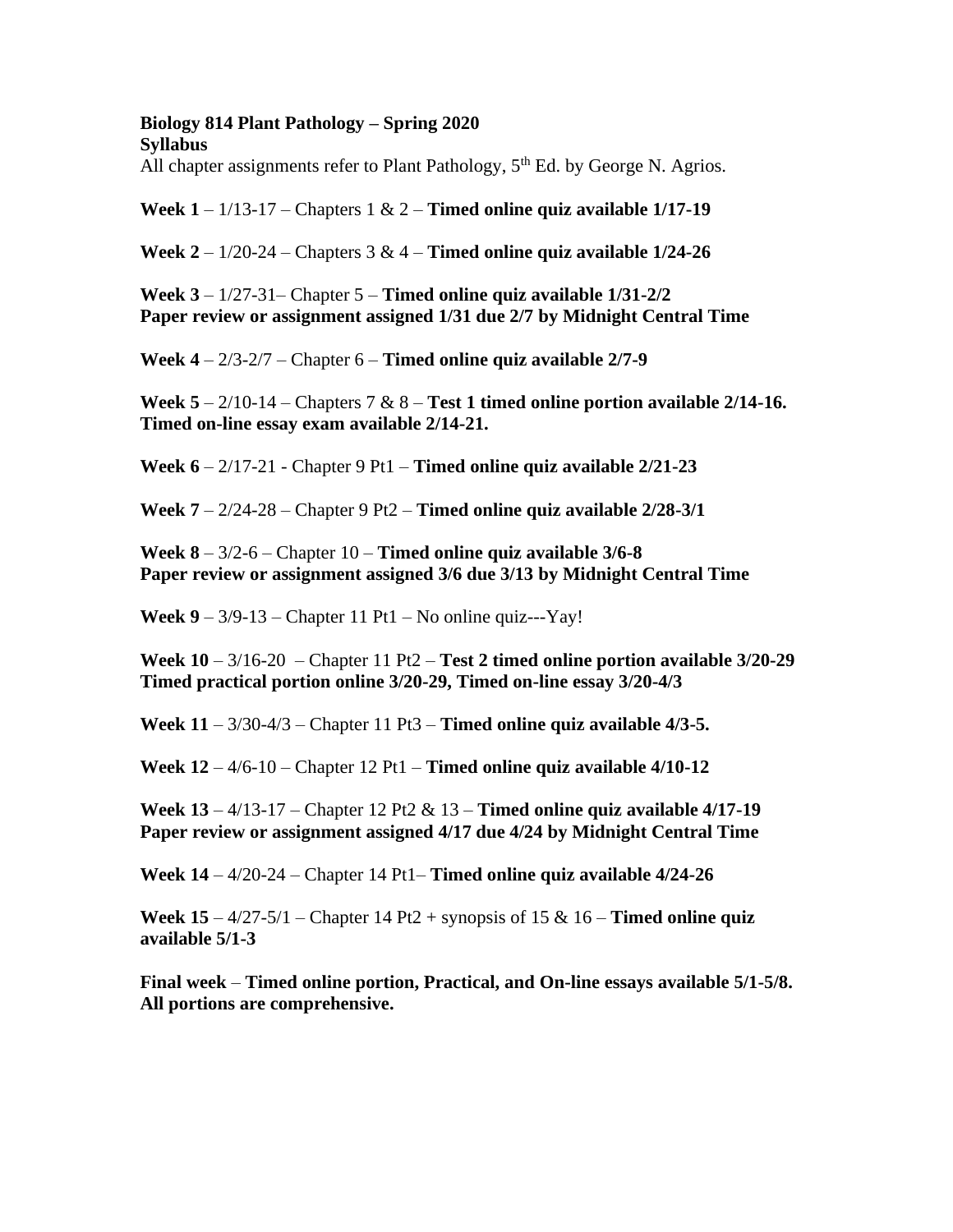# **The Basics:**

**The Instructor:** Paul G. Twigg, Greenhouse, Phone: 865-8315; twiggp@unk.edu Other phone numbers: Dept- 865-8548, Dept. Chair- 865-8661

**Grading:** Grades will be assigned using the standard grading scale for the Department of Biology, as follows: A (93-100%), A- (90-92%), B+ (88-89%), B (83-87%), B- (80- 82%), C+ (78-79%), C (73-77%), C- (70-72%), D+ (68-69%), D (63-67%), D- (60-62%), and F (below 60%).

# **Course Point Totals:**

| 2 Regular Exams (150 pts each)-               | $300$ pts |
|-----------------------------------------------|-----------|
| 1 Final Exam $(200 \text{ pts})$ -            | $200$ pts |
| 12 Online quizzes (10 pts each)-              | $120$ pts |
| 3 Paper Reviews or Assignments (20 pts each)- | 60 pts    |
| Total-                                        | 680 pts   |

# **Course Policies**-

\*Policy on plagiarism: Anyone caught plagiarizing any exercise will receive a minimum penalty of a 0 for that exercise; any violation may result in referral to the Student Conduct Officer and the Senior Vice Chancellor for Academic Affairs for dismissal from the university.

\*Policy on incomplete: To be considered for an incomplete in Biology 814: 1. You must submit the reasons you cannot complete the scheduled work. This must include a copy of your class schedule and description of your responsibilities outside the classroom. This should be done in writing and include confirmation from your employer or doctor when appropriate.

2. You must specify the assignments you have missed and a schedule of plans to complete them.

3. You must submit a copy of the above information to the Chair of the Department of Biology and the Dean of Arts and Sciences.

4. Upon completion of items 1-3, your request for an incomplete will be considered. I expect all students to progress through the requirements for Biology 822.80 in a timely fashion. Unless your circumstance is quite remarkable, do not consider an incomplete.

\*Tests and quizzes will not be rescheduled without valid reason.

## **Students with Disabilities**

It is the policy of the University of Nebraska at Kearney to provide flexible and individualized reasonable accommodation to students with documented disabilities. To receive accommodation services for a disability, students must be registered with UNK Disabilities Services for Students Office, 172 Memorial Student Affairs Building, 308-865-8988 or by email *unkdso@unk.edu*